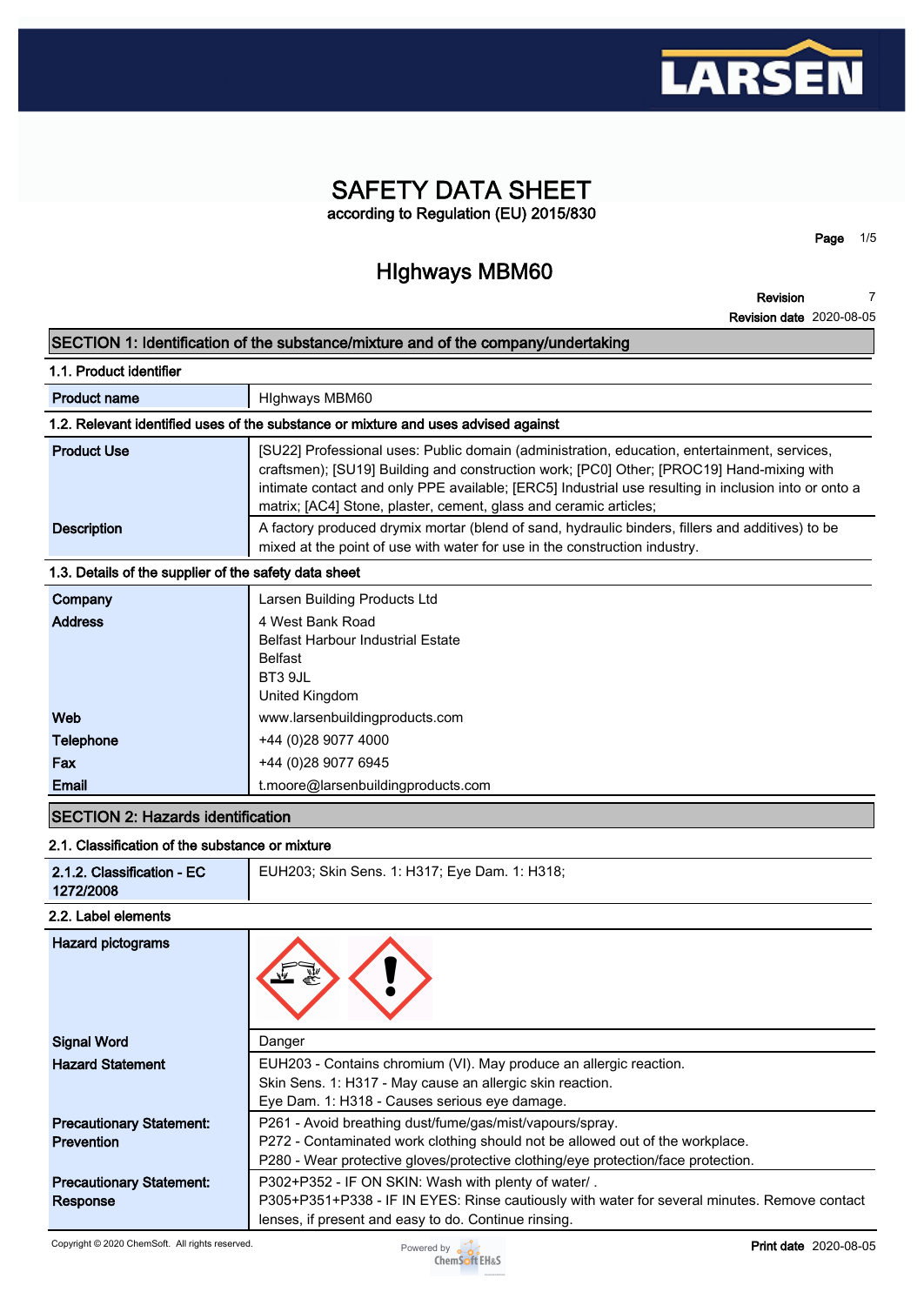## **HIghways MBM60**

**Revision Revision date 2020-08-05 7**

| 2.2. Label elements             |                                                                                                                                                                                                                                                                                         |
|---------------------------------|-----------------------------------------------------------------------------------------------------------------------------------------------------------------------------------------------------------------------------------------------------------------------------------------|
|                                 | P310 - Immediately call a POISON CENTER/doctor/.                                                                                                                                                                                                                                        |
|                                 | P321 - Specific treatment (see on this label).                                                                                                                                                                                                                                          |
|                                 | P333+P313 - If skin irritation or rash occurs: Get medical advice/attention.                                                                                                                                                                                                            |
| <b>Precautionary Statement:</b> | P501 - Dispose of contents/container to                                                                                                                                                                                                                                                 |
| <b>Disposal</b>                 |                                                                                                                                                                                                                                                                                         |
| <b>Further information</b>      |                                                                                                                                                                                                                                                                                         |
|                                 | This product contains portland cement which contains Chromium VI. Reducing agents have been<br>added to this product to reduce the risk of allergic dermatitis when the product is mixed with water,<br>providing the product has been stored as directed and is within its shelf life. |

## **SECTION 3: Composition/information on ingredients**

#### **3.2. Mixtures**

#### **EC 1272/2008**

| <b>Chemical Name</b>                               | Index No. | CAS No.    | EC No.    | <b>REACH Registration</b><br><b>Number</b> | Conc.<br>(% | Classification                                                |
|----------------------------------------------------|-----------|------------|-----------|--------------------------------------------|-------------|---------------------------------------------------------------|
| Silica Sand (<1% Respirable<br>Quartz)             |           | 14808-60-7 | 238-878-4 |                                            |             |                                                               |
| Calcium Sulphate Hemihydrate<br>(Plaster of Paris) |           | 26499-65-0 | 231-900-3 |                                            |             |                                                               |
| <b>Portland Cement</b>                             |           | 65997-15-1 | 266-043-4 |                                            |             | Skin Irrit. 2: H315; Skin Sens.<br>1: H317; Eye Dam. 1: H318; |

## **SECTION 4: First aid measures**

#### **4.1. Description of first aid measures**

| Inhalation          | Irritating to respiratory system. Inhalation may cause coughing, tightness of the chest and irritation<br>of the respiratory system. Move the exposed person to fresh air. Seek medical attention. |
|---------------------|----------------------------------------------------------------------------------------------------------------------------------------------------------------------------------------------------|
| Eye contact         | Irritating to eyes. Rinse immediately with plenty of water for 15 minutes holding the eyelids open.<br>Seek medical attention if irritation or symptoms persist.                                   |
| <b>Skin contact</b> | Irritating to skin. Wash off immediately with plenty of soap and water. Remove contaminated<br>clothing. Seek medical attention if irritation or symptoms persist.                                 |
| Ingestion           | Ingestion may cause nausea and vomiting. Seek medical attention if irritation or symptoms persist.<br>DO NOT INDUCE VOMITING.                                                                      |

## **SECTION 5: Firefighting measures**

**5.1. Extinguishing media**

**Carbon oxides.**

## **5.2. Special hazards arising from the substance or mixture**

**Burning produces irritating, toxic and obnoxious fumes.**

#### **5.3. Advice for firefighters**

**Self-contained breathing apparatus. Wear protective clothing.**

#### **SECTION 6: Accidental release measures**

## **6.1. Personal precautions, protective equipment and emergency procedures**

**Ensure adequate ventilation of the working area. Wear suitable protective equipment.**

#### **6.2. Environmental precautions**

**Do not allow product to enter drains. Prevent further spillage if safe.**

## **6.3. Methods and material for containment and cleaning up**

**Sweep up. Transfer to suitable, labelled containers for disposal. Clean spillage area thoroughly with plenty of water.**

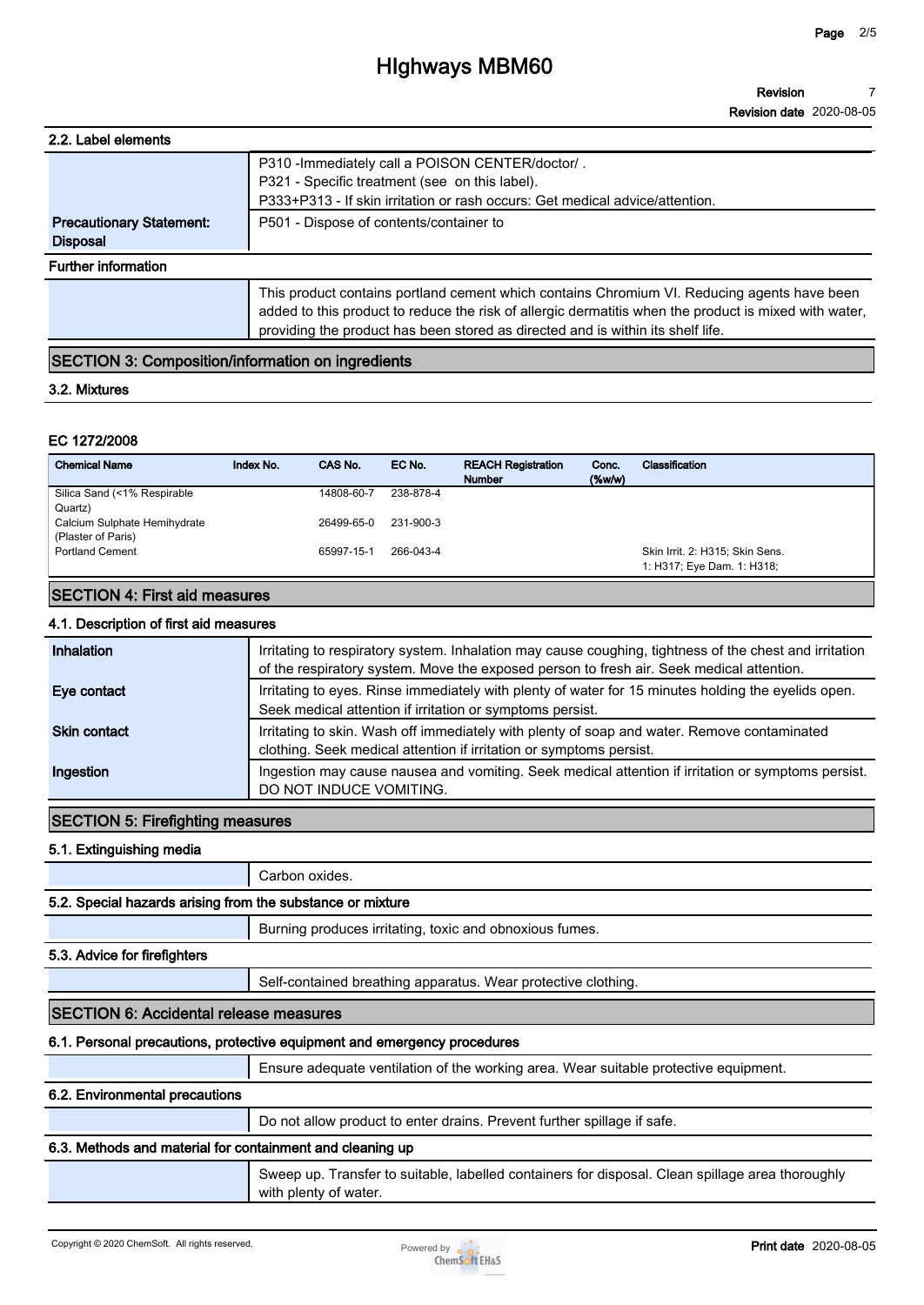# **HIghways MBM60**

## **SECTION 7: Handling and storage**

## **7.1. Precautions for safe handling**

|                                                                   | Avoid contact with eyes and skin. Ensure adequate ventilation of the working area. Adopt best<br>Manual Handling considerations when handling, carrying and dispensing. |  |
|-------------------------------------------------------------------|-------------------------------------------------------------------------------------------------------------------------------------------------------------------------|--|
| 7.2. Conditions for safe storage, including any incompatibilities |                                                                                                                                                                         |  |
|                                                                   | Keep in a cool, dry, well ventilated area. Keep containers tightly closed. Store in correctly labelled<br>containers.                                                   |  |
|                                                                   |                                                                                                                                                                         |  |

## **SECTION 8: Exposure controls/personal protection**

## **8.1. Control parameters**

#### **8.1.1. Exposure Limit Values**

| Calcium Sulphate Hemihydrate<br>(Plaster of Paris) | WEL 8-hr limit ppm: -         | WEL 8-hr limit mg/m3: -        |
|----------------------------------------------------|-------------------------------|--------------------------------|
|                                                    | WEL 15 min limit ppm: -       | WEL 15 min limit mg/m3: -      |
|                                                    | WEL 8-hr limit mg/m3 total 10 | WEL 15 min limit mg/m3 total - |
|                                                    | inhalable dust:               | inhalable dust:                |
|                                                    | WEL 8-hr limit mg/m3 total 4  | WEL 15 min limit mg/m3 total - |
|                                                    | respirable dust:              | respirable dust:               |
| <b>Portland Cement</b>                             | WEL 8-hr limit ppm: -         | WEL 8-hr limit mg/m3: -        |
|                                                    | WEL 15 min limit ppm: -       | WEL 15 min limit mg/m3: -      |
|                                                    | WEL 8-hr limit mg/m3 total 10 | WEL 15 min limit mg/m3 total - |
|                                                    | inhalable dust:               | inhalable dust:                |
|                                                    | WEL 8-hr limit mg/m3 total 4  | WEL 15 min limit mg/m3 total - |
|                                                    | respirable dust:              | respirable dust:               |
| Silica Sand (<1% Respirable<br>Quartz)             | WEL 8-hr limit ppm:           | WEL 8-hr limit mg/m3: 0.1      |
|                                                    | WEL 15 min limit ppm:         | WEL 15 min limit mg/m3:        |
|                                                    | WEL 8-hr limit mg/m3 total 10 | WEL 15 min limit mg/m3 total   |
|                                                    | inhalable dust:               | inhalable dust:                |
|                                                    | WEL 8-hr limit mg/m3 total 4  | WEL 15 min limit mg/m3 total   |
|                                                    | respirable dust:              | respirable dust:               |

#### **8.2. Exposure controls**

| 8.2.1. Appropriate engineering<br>controls         | Ensure adequate ventilation of the working area.                                               |  |
|----------------------------------------------------|------------------------------------------------------------------------------------------------|--|
| 8.2.2. Individual protection<br>measures           | Appropriate dedicated workwear is generally sufficient under normal handling conditions.       |  |
| Eye / face protection                              | Suitable eye protection.                                                                       |  |
| Skin protection -<br>Handprotection                | Wear suitable gloves.                                                                          |  |
| Skin protection - Other                            | After contact with skin, wash immediately with plenty of water.                                |  |
| <b>Respiratory protection</b>                      | Do not breathe dust. In case of insufficient ventilation, wear suitable respiratory equipment. |  |
| <b>SECTION 9: Physical and chemical properties</b> |                                                                                                |  |

### **9.1. Information on basic physical and chemical properties**

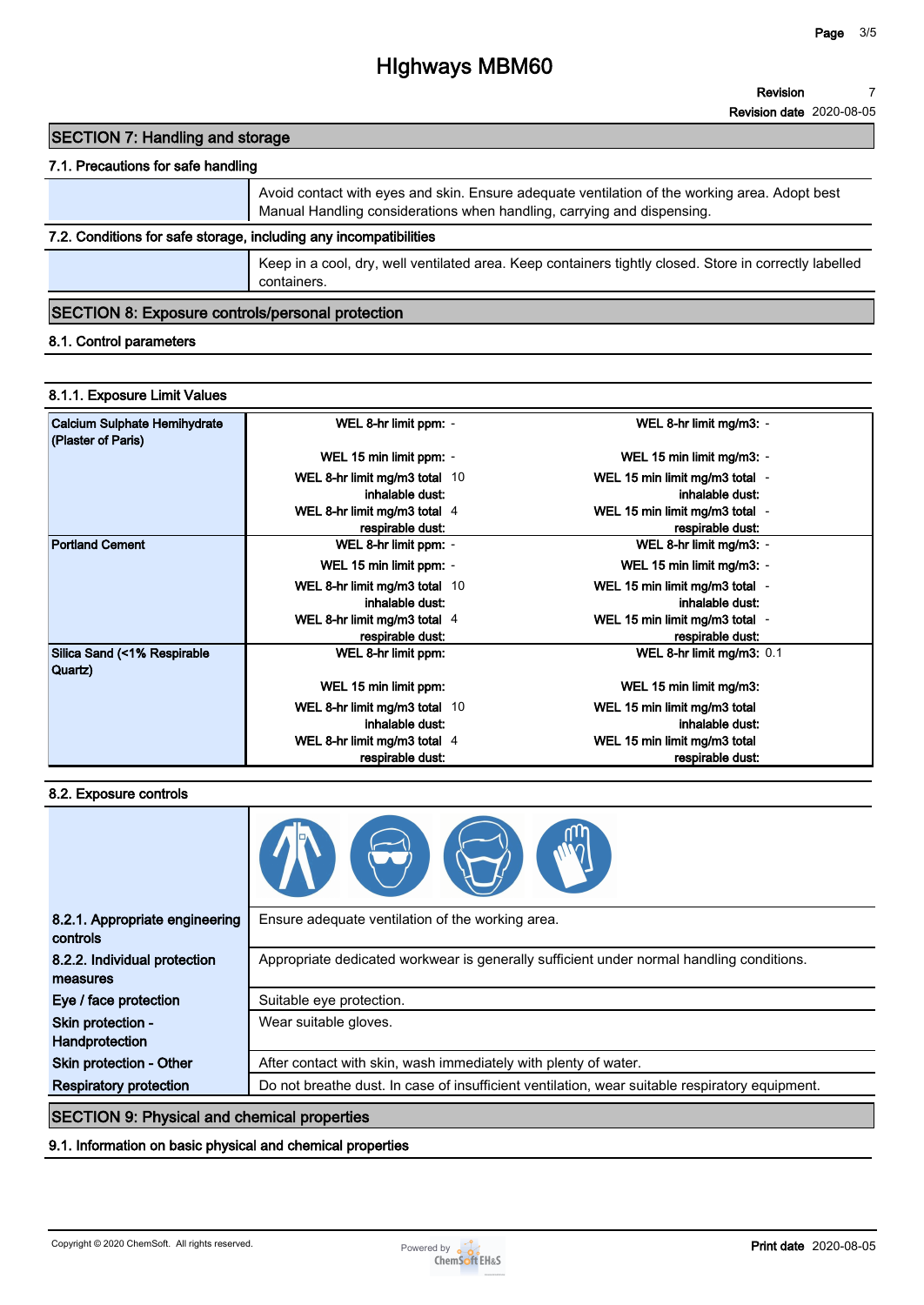### **9.1. Information on basic physical and chemical properties**

| Appearance Powder                     |                                |
|---------------------------------------|--------------------------------|
| Colour Grey                           |                                |
|                                       | Melting point Not applicable.  |
|                                       | Freezing Point Not applicable. |
| Initial boiling point Not applicable. |                                |
|                                       | Solubility   Miscible in water |
|                                       |                                |

### **9.2. Other information**

|  | <b>Bulk Density</b> $\approx 1.5$ g/cm <sup>3</sup> |  |
|--|-----------------------------------------------------|--|
|--|-----------------------------------------------------|--|

| <b>SECTION 10: Stability and reactivity</b> |  |
|---------------------------------------------|--|
|---------------------------------------------|--|

#### **10.1. Reactivity**

|                                              | Avoid contact with: Strong acids. Avoid contact with: Strong bases. |  |
|----------------------------------------------|---------------------------------------------------------------------|--|
| 10.2. Chemical stability                     |                                                                     |  |
|                                              | Stable under normal conditions.                                     |  |
| 10.3. Possibility of hazardous reactions     |                                                                     |  |
|                                              | Organic materials.                                                  |  |
| 10.4. Conditions to avoid                    |                                                                     |  |
|                                              | Heat, sparks and open flames.                                       |  |
| <b>Further information</b>                   |                                                                     |  |
|                                              | Avoid formation of dust.                                            |  |
| <b>SECTION 11: Toxicological information</b> |                                                                     |  |

## **11.1. Information on toxicological effects**

| <b>Acute toxicity</b>         | Irritating to eyes, respiratory system and skin. Contact between cement powder and body fluids<br>(e.g. sweat and eye fluid) may also cause skin and respiratory irritation, dermatitis or burns. |
|-------------------------------|---------------------------------------------------------------------------------------------------------------------------------------------------------------------------------------------------|
| Serious eye damage/irritation | Acute effect.                                                                                                                                                                                     |
| <b>Respiratory or skin</b>    | May cause sensitisation by skin contact. Contains portland Cement (contains Chromium VI). May                                                                                                     |
| sensitisation                 | produce an allergic reaction.                                                                                                                                                                     |

#### **11.1.4. Toxicological Information**

| Not determined |  |
|----------------|--|
|                |  |

## **SECTION 12: Ecological information**

**12.1. Toxicity**

|                            | Not determined                                                                                                    |
|----------------------------|-------------------------------------------------------------------------------------------------------------------|
| <b>Further information</b> |                                                                                                                   |
|                            | No known adverse environmental effects. Do not allow product to enter drains. Do not flush into<br>surface water. |

## **SECTION 13: Disposal considerations**

#### **General information**

| 10 13 10. | 13 11 wastes from cement-based composite materials other than those mentioned in 10 13 09 and |
|-----------|-----------------------------------------------------------------------------------------------|
|-----------|-----------------------------------------------------------------------------------------------|

#### **Disposal methods**

**Do not empty into drains; dispose of this material and its container in a safe way.**